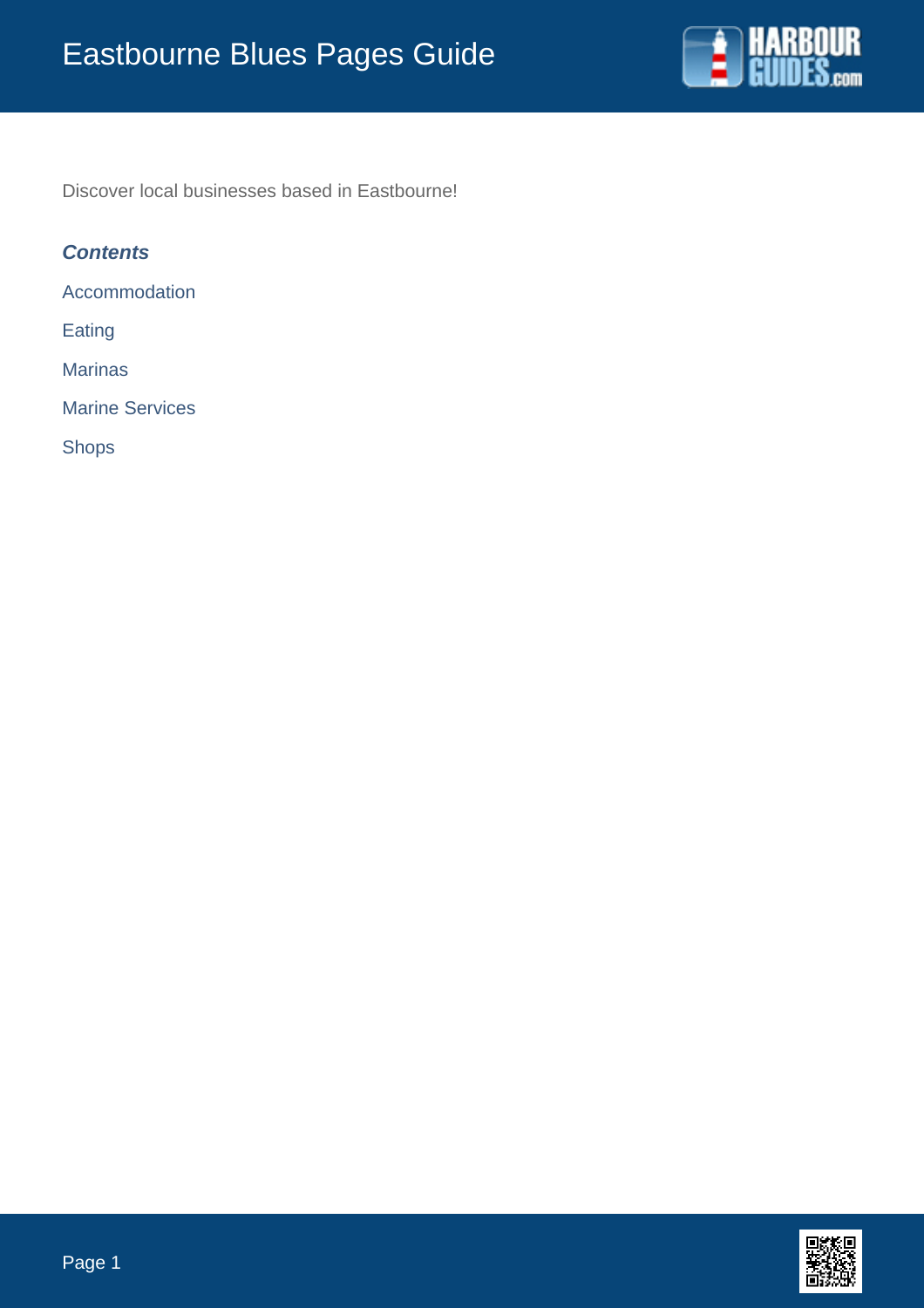

## Albany (Lions) Hotel

Tel: 01323 722788, Address: Grand Parade, Eastbourne, East Sussex, BN21 4DJ Services: Accommodation

## Claremont (Lions) Hotel

Tel: 01323 731 417, Address: Grand Parade, Eastbourne, East Sussex, BN21 3YL Services: Accommodation

## Hilton Hotel

Tel: 01323 721851, Address: Royal Parade, Eastbourne, East Sussex, BN22 7AN Services: Accommodation

## Mansion (Lions) Hotel

Tel: 01323 727411, Address: Grand Parade, Eastbourne, East Sussex, BN21 4DJ Services: Accommodation

## The Chatsworth Hotel

Tel: 01323 411016, Address: Grand Parade, Eastbourne, East Sussex, BN21 3YR Services: Accommodation

### The Pier Hotel

Tel: 01323-649544, Address: 4 Grand Parade, Eastbourne, East Sussex, BN21 3EH Services: Accommodation

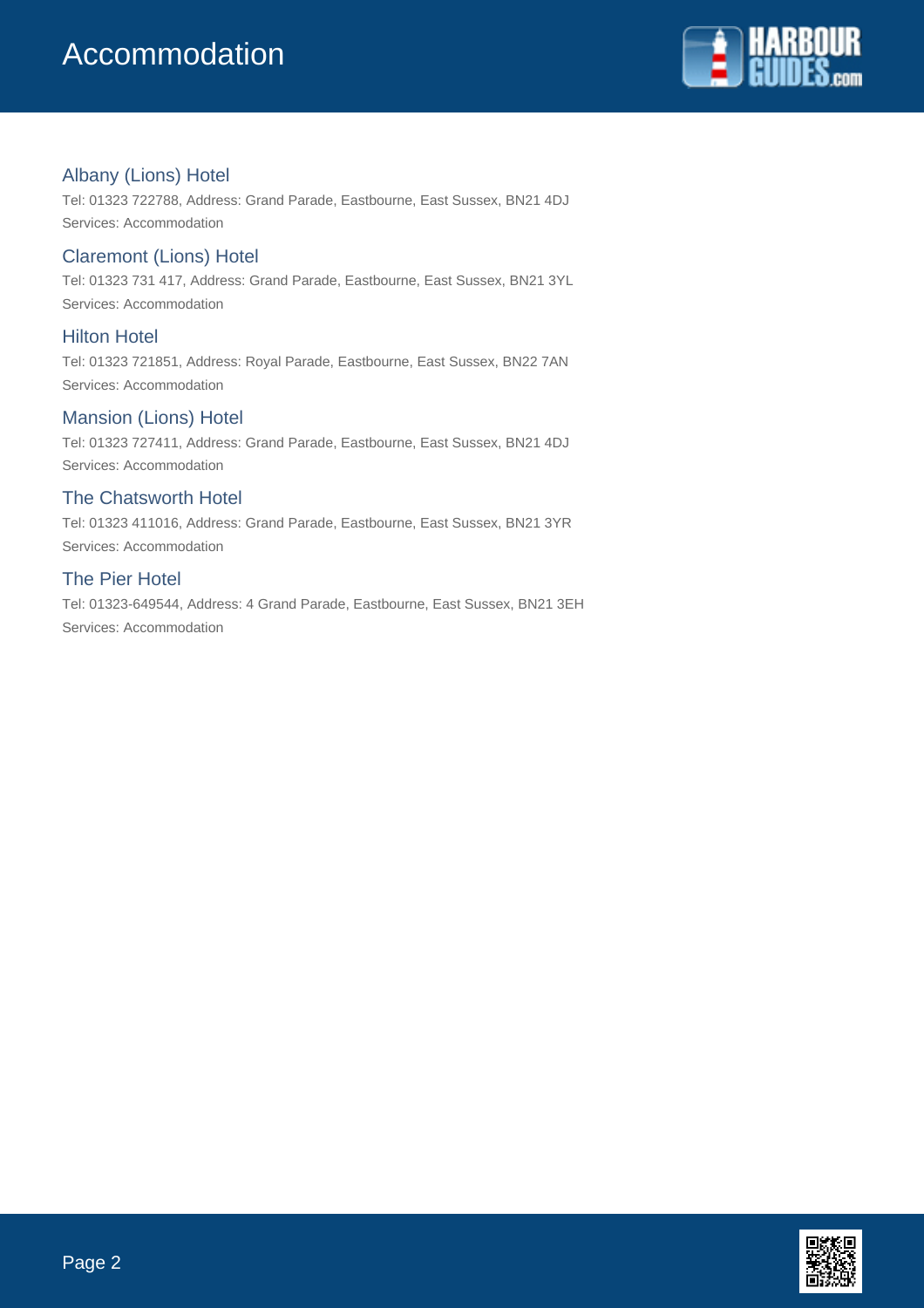

## Charlie Browns Diner

Tel: 01323 726588, Address: 54 Seaside Rd, Eastbourne, East Sussex, BN21 3PB Services: Restaurants

## Mr Hau of Eastbourne

Tel: 01323 723 723, Address: 219 Terminus Road, Eastbourne, East Sussex, BN21 3DH Services: Restaurants

## Mr Hau's Oriental Express

Tel: 01323 638738, Address: 211-213 Terminus Rd, Eastbourne, East Sussex, BN21 3DH Services: Restaurants, Takeaway Food

### Ozzies Snack Bar

Tel: 01323 720066, Address: 18 Seaside Rd, Eastbourne, East Sussex, BN21 3PA Services: Takeaway Food

## Thaipan Restaurant

Tel: 01323 416516, Address: 209 Terminus Road, Eastbourne, East Sussex, BN21 3DH Services: Restaurants

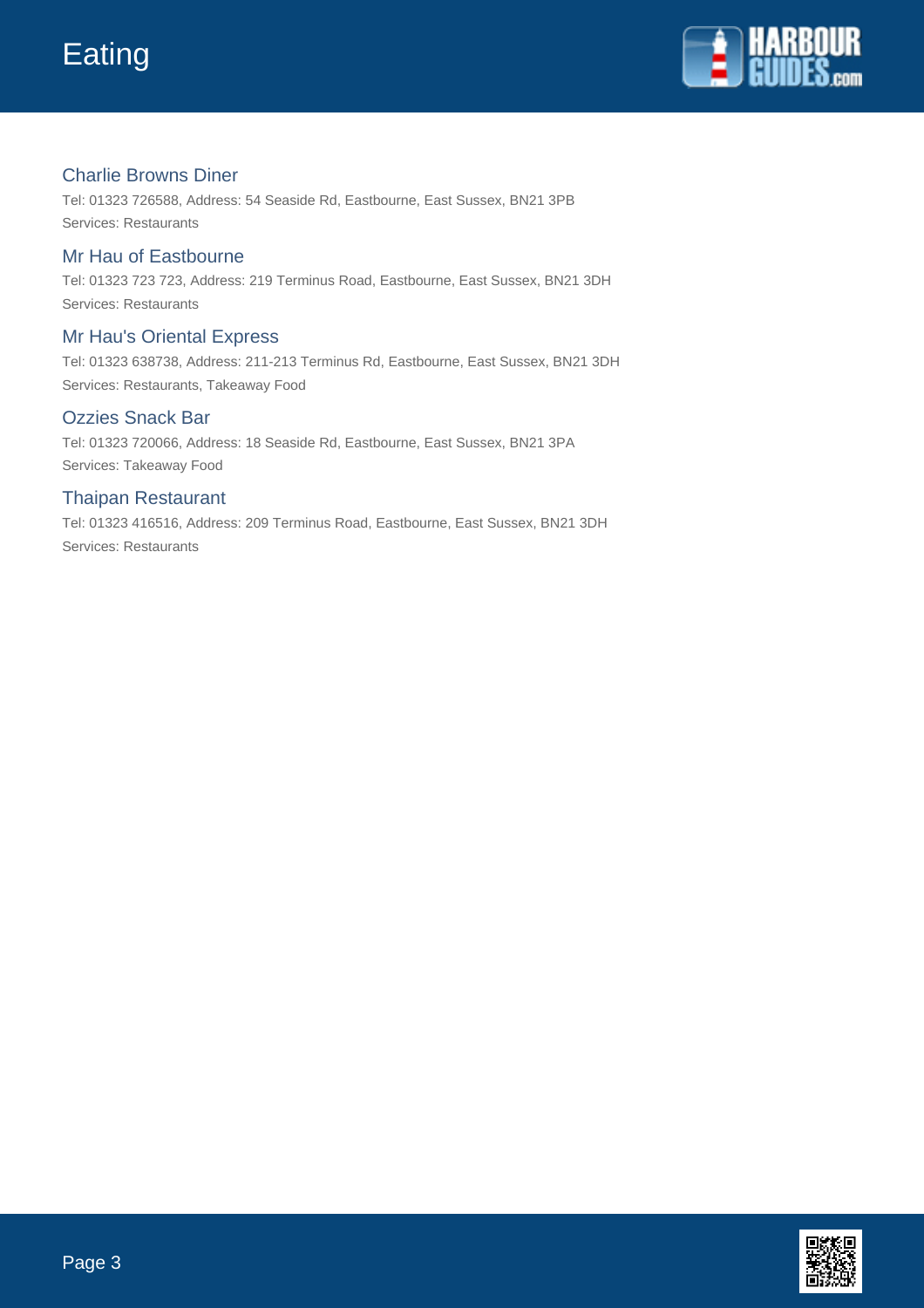

# Sovereign Harbour Marina

Tel: +44 (0)1323 470099, Address: North Lockside, Pacific Drive, Eastbourne, BN23 5BJ Services: Marinas

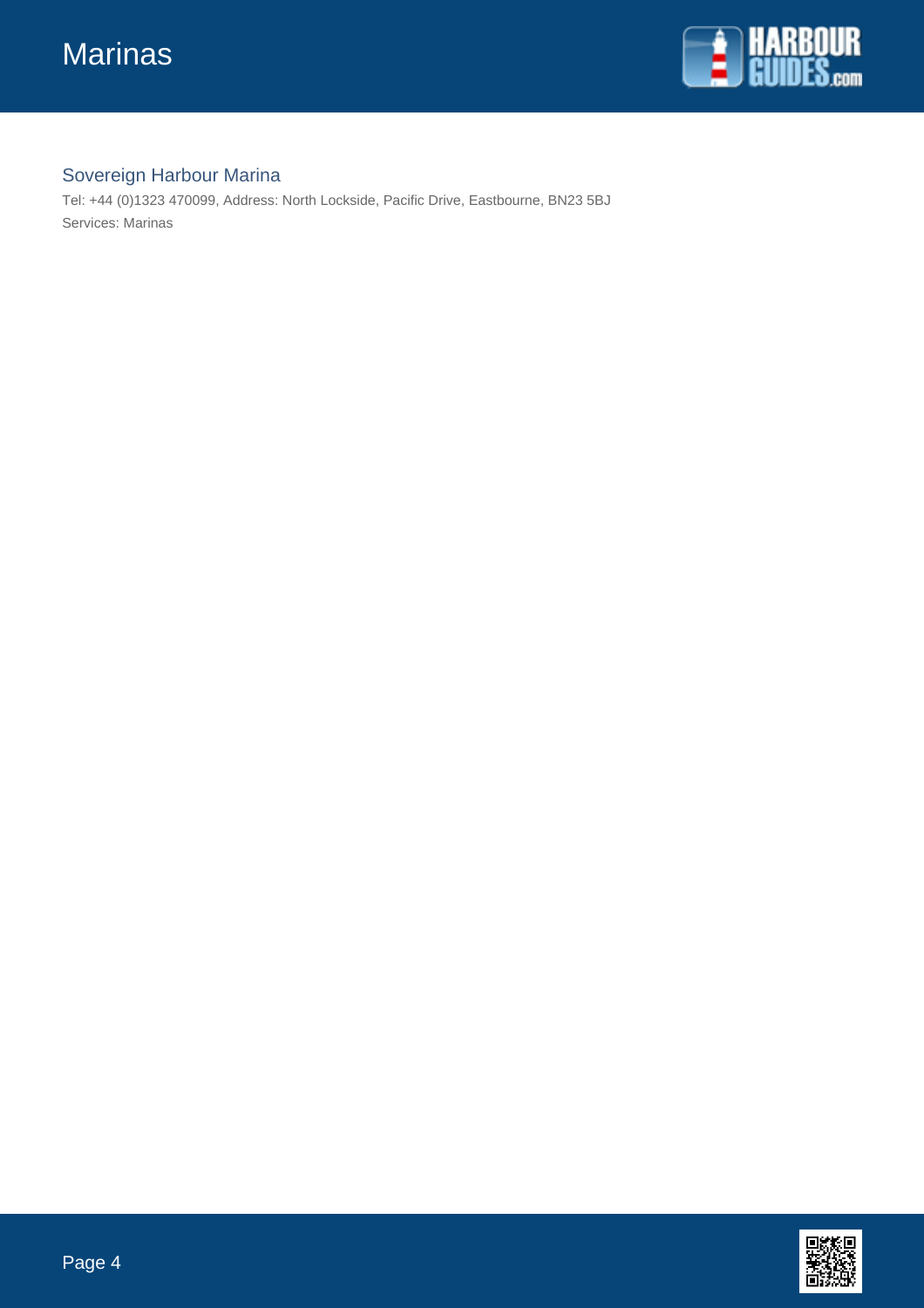

## Angus Simpson Marine Services

Tel: 07899 928020, Address: Angus Simpson Marine Services, Unit 4, Daviss Boatyard, Hamworthy, Poole, BH15 4EJ Services: Marine Surveyors

### Callaghan Insurance Brokers Ltd

Tel: 00350 200 43636, Address: Callaghan Insurance Brokers Ltd, Callaghan Insurance Brokers Ltd, Suite 827, P O Box 708 Services: Marine Insurance

### Darthaven Marina Ltd

Tel: 01803 752733, Address: Darthaven Marina Ltd, Brixham Road, Dartmouth, TQ6 0SG Services: Lewmar Spares, Online Chandlers, Online Shopping

#### Davies Johnson Marine Solicitors

Tel: +44 (0)1752 226020, Address: Davies Johnson Marine Solicitors, The Old Harbour Office, Guy's Quay, Sutton Harbour, Plymouth, PL4 Services: Marine Solicitors

#### Eurospars Ltd

Tel: 01752 550550, Address: Eurospars Ltd, 3 Richmond Walk, Plymouth, PL1 4LL Services: Mast Manufacturers

#### **Eurotekmarine**

Tel: +44(0)1323 479144, Address: Eurotekmarine, 1 The Waterfront,Sovereign Harbour Marina, Eastbourne, BN2 5UZ Services: Marine Electronics

#### Fast Boats Surveys

Tel: 01424 777730, Address: Mount Haven, Caldbeck Hill, Battle, East Sussex, TN33 0JY Services: Marine Surveyors

#### Gibbs Quay Boat Sales

Tel: +44 (0) 1202 682457, Address: Gibbs Boat Sales, 14-17 W Quay Rd, Poole, BH15 1JD Services: Cobalt Boats

#### Hanse Yachts

Tel: +44 (0)1539 447700, Address: Gillys Landings, Glebe Road, Bowness on Windermere, LA23 3HE Services: Hanse Yachts

#### Jersey Ships Registry

Tel: +44 0 1534 447728, Address: Jersey Ships Registry, Maritime House, La Route Du Port Elizabeth, St Helier Jersey, JE11HB Services: Ships Registry

### John M Piris & Sons Ltd

Tel: 00350 20073171, Address: John M Piris & Sons Ltd, 33 Main Street. Suite 4, Gibraltar Services: Marine Surveyors

#### Lake Engineering

Tel: 01202 621631, Address: Lake Engineering, 541 Blandford Road, Poole, BH165BW Services: Gori Propellers

#### Lake Yard Marina

Tel: + 44 (0)1202 674531, Address: Lake Yard Marina, Lake Drive,Hamworthy, Poole, BH15 4DT Services: Boston Whaler Boats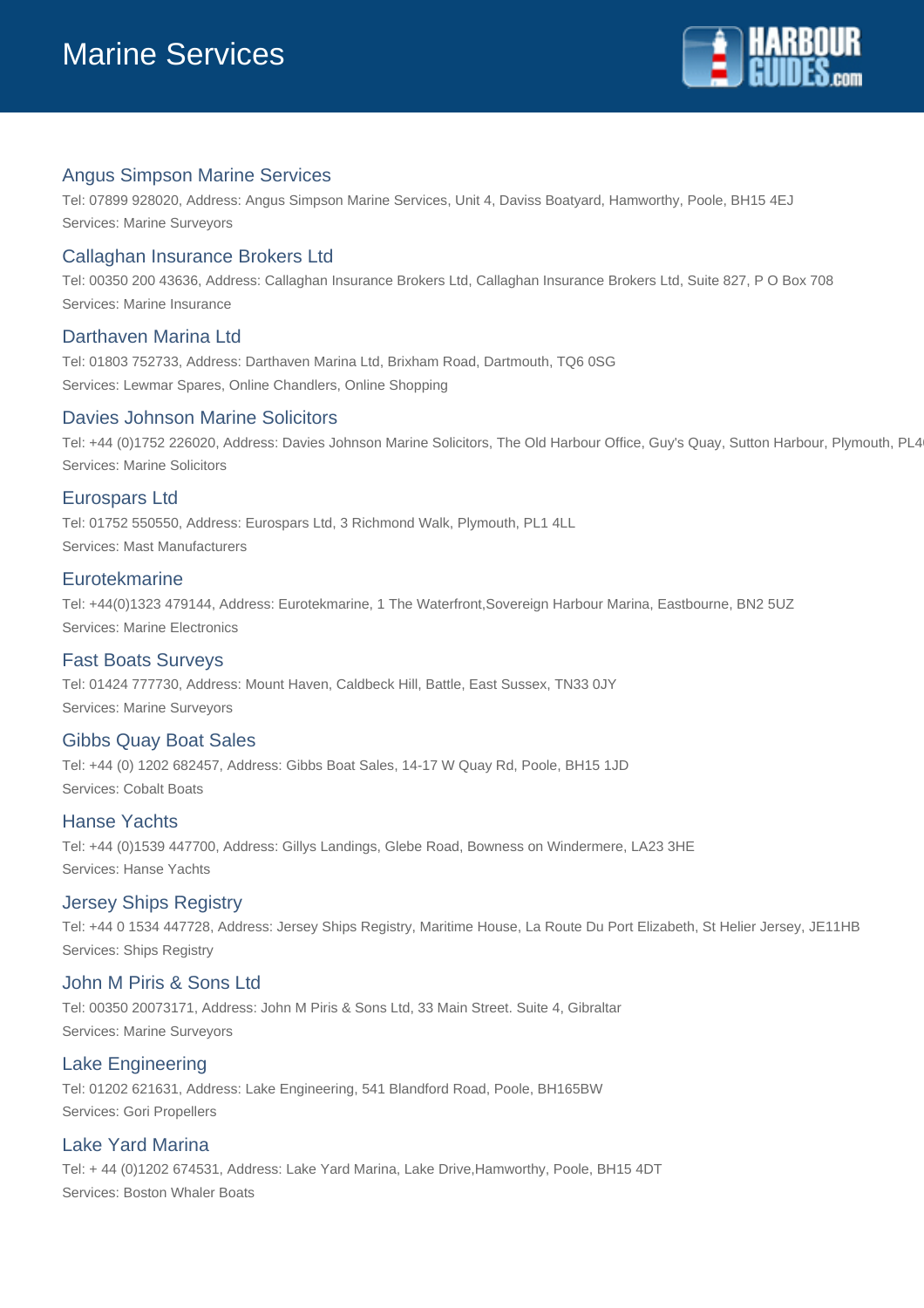

## Lombard Marine Finance

Tel: 02380 242 171, Address: Lombard Marine Finance, Customer Relations Team, Rotherham, South Yorkshire, S63 3BR Services: Marine Finance

### Made 2 Measure Fenders

Tel: +44(0)845 337 9133 or +44(0)1983 210493, Address: Made 2 Measure Fenders, Unit 4 Clarence Boatyard, East Cowes, PO32 6TA Services: Boat Fenders, Online Shopping, Superyacht Fenders

### Marine Battery Specialist

Tel: 01752 227 637, Address: Marine Battery Specialist, UK Delivery Service Services: Marine Batteries

#### Marine Options

Tel: 01202 677755, Address: Cobbs Quay Marina, Poole, Dorset, BH15 4EJ Services:

### Marine Options

Tel: 01202 677755, Address: Marine Options (Poole) Ltd, Unit 6, The Main Workshop, Cobbs Quay Marina, BH15 4EJ Services: Davits, Passerelle

#### Marine Surveys UK

Tel: +44 (0)7798 55 45 35, Address: Marine Surveys UK, 4 Brook Cottages, Mill Lane, Emsworth, PO10 8RT Services: Marine Surveyors

### Marlow Hunter Yachts

Tel: Unknown, Address: Marlow Hunter Yachts, Florida, USA Services: Marlow Hunter

#### Menai Boats Ltd

Tel: 01286677445, Address: Menai Marine Ltd, Victoria Dock, Balaclava Road, Caernarfon, Gwynedd, LL551SR Services: Menai Boats

#### Nick Webb Ltd Specialist Boat Care

Tel: +44 (0)1590 381552, Address: Nick Webb Specialist Boat Care, The Hat Box, 30 Hurst View, Lower Pennington Lane, Lymington, SO4 Services: Windy Boats

#### Nigel R Harrison Yacht Surveys

Tel: 01983 638 178, Address: Nigel R Harrison Yacht Surveys, Unit 10 Kingston Marine Services, Kingston Road East Cowes Isle of Wight, Services: Marine Surveyors

#### Optimum Marine Surveys

Tel: +44 (0) 7841 426592, Address: Optimum Marine Surveys, South and South West UK, United Kingdom, EX41QU Services: Marine Surveyors

#### Proyacht Rigging and Marine Services

Tel: 07446433013, Address: Proyacht Rigging and Marine Services, 9 Grampian Close, Paignton, TQ4 7GD Services: Lewmar Spares

#### Purbeck Marine

Tel: 44 (0)1202 686592, Address: Purbeck Marine, UNIT 12, COBBS QUAY MARINA, Poole, BH15 4EL Services: Yanmar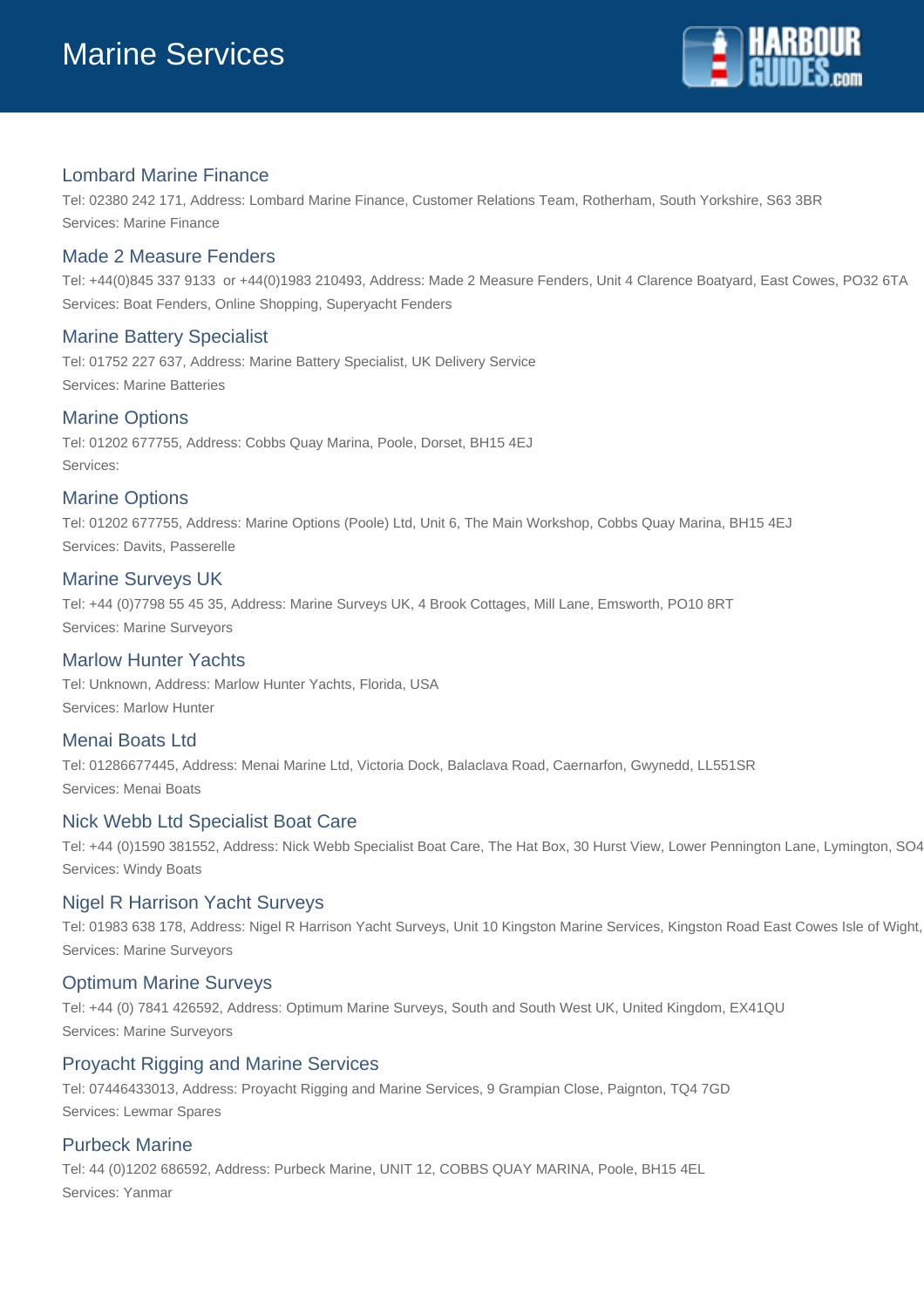

## Rigit UK - Masts, Spars & Rigging Specialists

Tel: 0808 281 9423, Address: Rigit UK - Masts, Spars & Rigging Specialists, Itchen Marine (Towage) Ltd, American Wharf, Elm Street, Southampton, Southampton, Southampton, Southampton, Southampton, Southampton, Southampton, Services: Marine Rigging, Mast Suppliers, Masts & Rigging, Rigging Specialists

## Sealand Boat Deliveries Limited

Tel: +44 1254 705225, Address: Sealand Boat Deliveries Limited, Gollinrod, Walmersley, Bury, BL9 45NB Services: Boat Transport

### South West Boat Transport

Tel: 01752 687700, Address: South West Boat Transport, Queen Anne's Battery Marina, Plymouth, PL4 0LP Services: Boat Transport

### Stephenson Marine

Tel: +44 1803 833343, Address: Stephenson Marine, Noss Marina, Bridge Road, Kingswear, Dartmouth, TQ6 0EA Services: Watermota Sea Panther

### Stingray Sportsboats UK Ltd

Tel: 01202 023117, Address: Stingray Sportsboats UK Ltd, Cobbs Quay Marina, Hamworthy, Poole, BH15 4EL Services: Stingray Sportsboats

### Tate & Crewe Marine Ltd

Tel: 01323 479000, Address: The Boatshed, Sovereign Harbour, Eastbourne, BN23 6JH Services: Antifouling, Boat Builders & Repairs, Grp Repairs/Maintenance, Marine Electronics, Marin..

#### Totalcool Ltd

Tel: 01200 423109, Address: Totalcool Ltd, 1 Pond Barn, Backridge Farm Twitter Lane, BB7 3LQ Services: Air Coolers, Online Shopping

### Webasto Thermo & Comfort UK Ltd

Tel: 00 44 (0) 01302 3222 32, Address: Webasto Thermo & Comfort UK Ltd, Webasto House, White Rose Way, Doncaster, DN45JH Services: Marine Air Conditioning

#### Xtreme Boat Sales

Tel: 028 703 28886, Address: 10 Ballindreen Road, Coleraine, County Londonderry, BT52 2JU Services: Glastron Boats

#### Yachting Brokers

Tel: 01803 611493, Address: Yachting Brokers, 1A Baltic Wharf Boatyard, St Peters Quay, Totnes, TQ9 5EW Services: Maritimo Motor Yachts



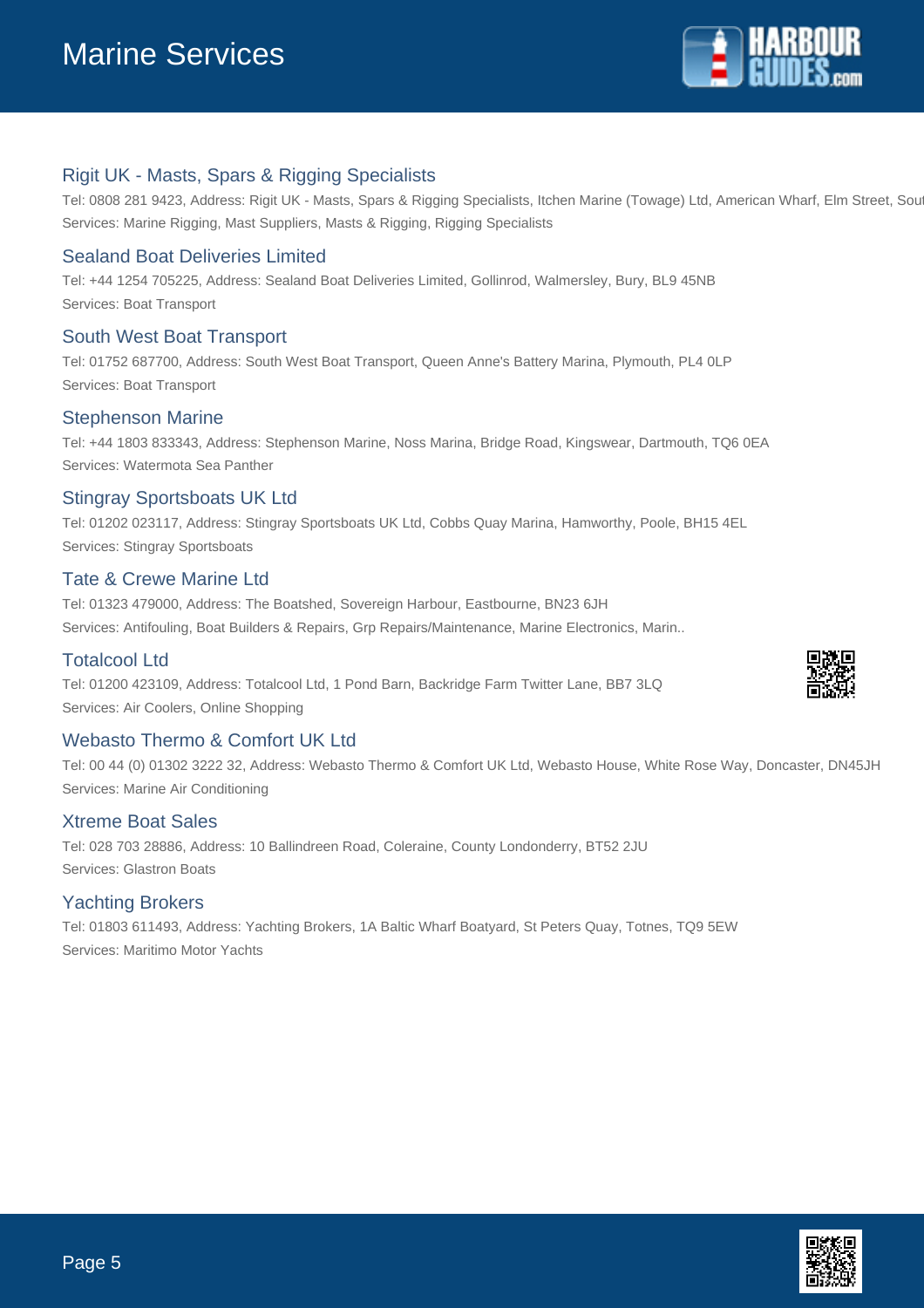

## Eastbourne Arndale Centre

Tel: 01323 643431, Address: Eastbourne Arndale Centre, Eastbourne, East Sussex, BN21 3NW Services:

## Electric Bike World

Tel: 02380 236 540, Address: Electric Bike World, 54 Bedford Place, Southampton,, SO15 2DT Services: Electric Bikes, Online Shopping

### Inkiton

Tel: +44 1481 728228, Address: Inkiton, Caslon Court, Pitronnerie Road, St Peter Port, Guernsey, GY1 2RW Services: Crew Clothing, Online Shopping, Something Special

## Murray Smoked Products

Tel: Unknown, Address: Murray Smoked Products, Ford, by Lochgilphead, Argyll, PA31 8RH Services: Online Shopping

## Musto Marine Clothing

Tel: +44 (0) 1268 495 824, Address: Musto, Musto Marine Clothing, Worldwide Services: Marine Clothing, Musto Marine Clothing